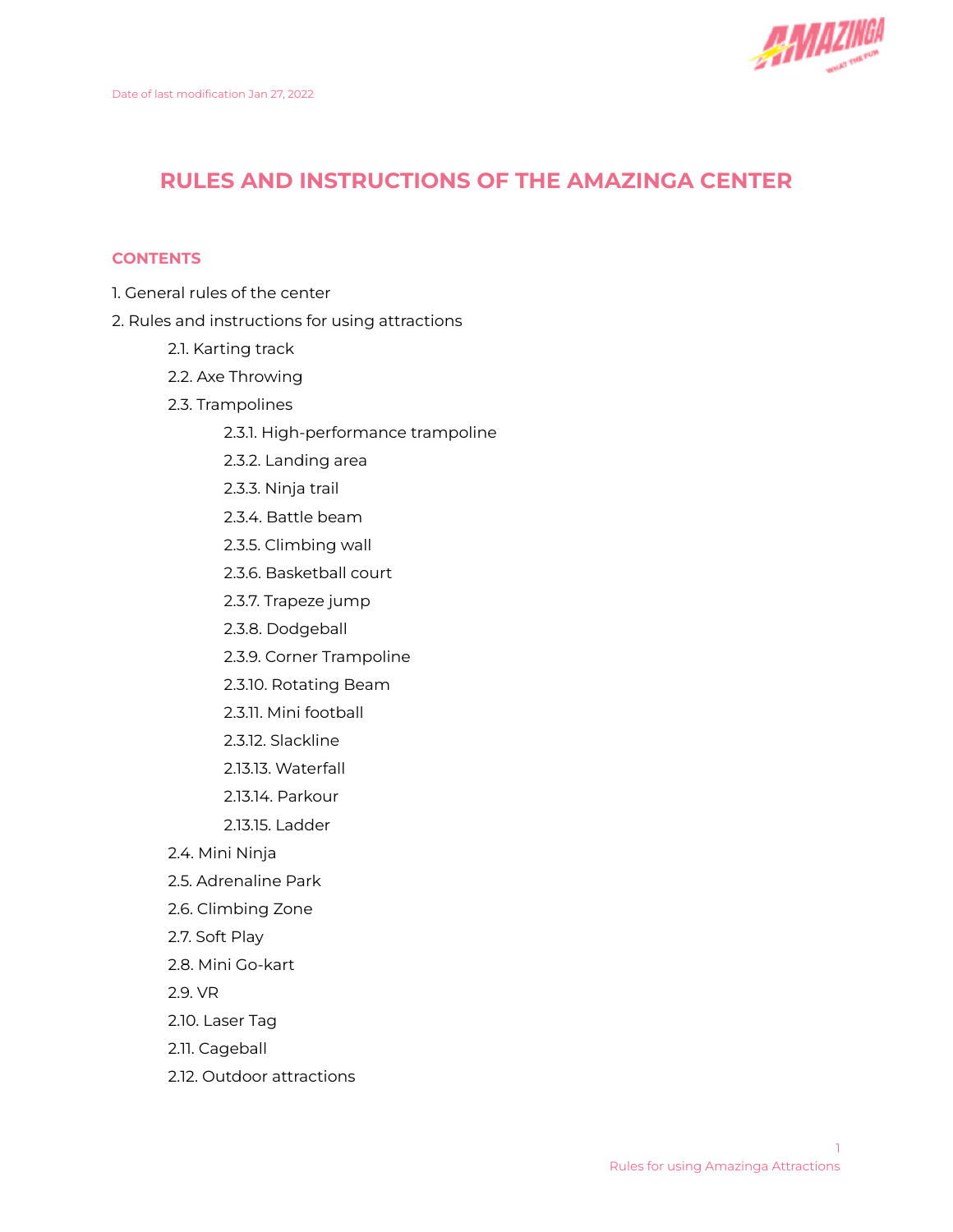

## **1. GENERAL RULES OF THE CENTER**

- By using the attractions of the Center, the user may suffer injuries;
- All attractions of the Center are used solely at one's own risk;
- It is recommended, for safety reasons to use the attractions by users in accordance with the Rules of the Center, which are based on good practice for individual attractions;
- The use of the Center's attractions is not legally age-restricted or otherwise regulated. The Center is therefore not obliged or authorized to determine the identity or age of the user;
- The user is solely responsible for the accuracy of the information in the Disclaimer and for the adequacy of the signature;
- If the user is not legally capable, the Statement of Exclusion of Liability for the user is signed by his/her legal representative, guardian or adult companion authorized by the legal representative or guardian of a minor or another person without legal capacity;
- If the statement is signed by an adult companion, he/she guarantees that he/she has the necessary consent from the legal representative or guardian to sign the Disclaimer and assumes full responsibility in case of lack of necessary approvals from the legal representative or guardian.
- The Center is not liable for incorrectly filling in and/or signing Statement of Disclaimer, and is not obliged or authorized to establish the identity of the person signing the Disclaimer or his/her authorization to sign the same statement on behalf of another person;
- The liability of the Center is excluded in the event that the user uses the attractions of the Center without a signed Statement of Liability;
- We recommend that minors under the age of 6 always use the Center's attractions under the supervision of their legal representative or a companion/person entrusted by the legal representative with a child;
- The center does not offer childcare services and does not take any responsibility for it;
- All users of the Center are obliged to follow the instructions of the Center's employees;
- We reserve the right to restrict access to attractions to persons who are not psychophysically adequate for their use (age, height, the influence of alcohol etc.);
- Users must remove all jewelry and other metal objects before entering the attraction area;
- Users must adapt their activity to their own abilities and the limitations of their own body;
- It is forbidden to bring food and drinks into the area of use of attractions, i.e. to take food and drinks out of the area of restaurants and cafes;
- It is not allowed to use attractions under the influence of alcohol or other intoxicating substances;
- It is forbidden to use mobile phones, cameras or still cameras while using the attractions;
- It is forbidden to run in the area of the Center and attractions, to push or disturb other persons, in any way, physically or verbally;
- The use of attractions is not recommended for pregnant women and people with health problems;
- The center is not responsible for lost items of users and visitors;
- Entrance to the toilet is allowed only in shoes.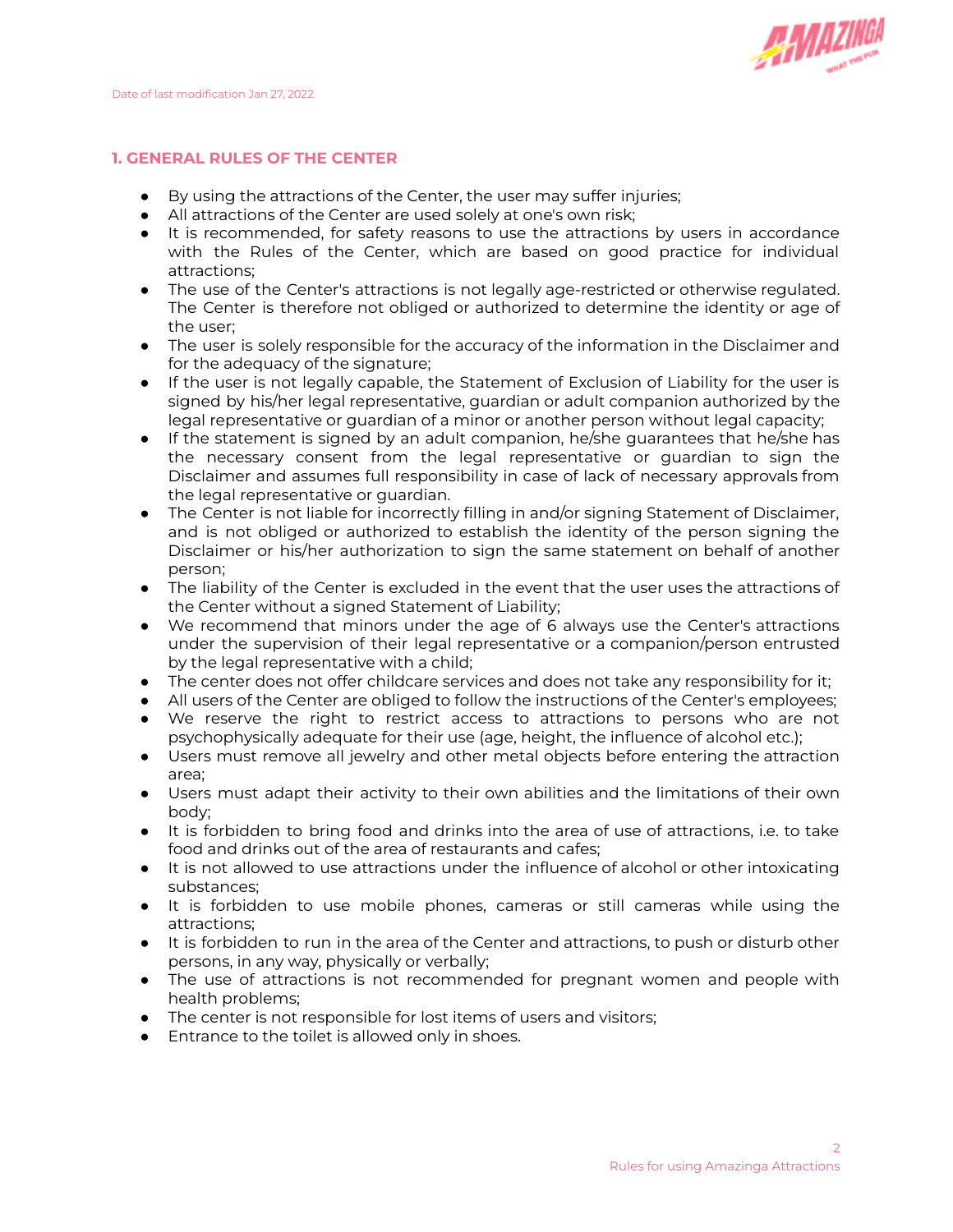

## **2. RULES AND INSTRUCTIONS FOR USING ATTRACTIONS**

#### **2.1. KARTING TRACK**

- It is obligatory to watch the briefing video or listen to the instructions of the employees of the Center before starting the ride;
- Persons from the age of five may ride karting independently and participate in karting rides if an employee of the Center estimates that the person can safely participate in the ride;
- It is obligatory to fasten clothes and tie hair;
- It is not allowed to wear fluttering clothes and accessories (scarf, etc.);
- It is mandatory to empty the pockets before a ride;
- It is mandatory to wear and tie up a helmet while riding and to fasten a seat belt;
- Deliberate collisions with other riders are prohibited;
- It is mandatory to listen to the instructions of the Center's employees;
- In case of non-compliance with the rules, the employee of the Center has the right to remove the rider from the ride before the end of the ride.

#### **2.2. AXE THROWING**

- Persons under the age of 14 must be under the supervision of a legal representative at the time of using the attraction;
- It is obligatory to wear appropriate clothing that allows for a good range of motion;
- It is obligatory to wear closed shoes whenever entering the throwing area;
- Loose clothing such as hoodies, heels, scarves, and accessories are not allowed during the use of the attraction as they may create precarious conditions by restricting mobility and/or depriving objects;
- It is forbidden to wear hats and caps while using the attraction;
- It is not allowed to enter the throwing area before the employee of the Center allows it;
- It is not allowed to cross the throwing line until the axes are on target or on the floor;
- Throwing is not allowed until the participant in the adjacent lane has performed his/her throw;
- It is not allowed to leave the throwing lane with the ax.

#### **2.3. TRAMPOLINES**

- Entry into the trampoline zone is allowed to persons with a minimum height of 115 cm or 6 years of age;
- Children from 100 cm to 115 cm in height, may by exception use trampolines if accompanied by a legal representative or a person to whom the legal representative has entrusted the child.

## **2.3.1. HIGH-PERFORMANCE TRAMPOLINE**

- The minimum allowed height is 130 cm;
- The maximum allowed weight is 100 kg;
- Only one person is allowed per one trampoline lane;
- A high-performance trampoline has a stronger jumping effect and requires additional skill/knowledge;
- One cannot jump without the supervision of a competent person;
- Only horizontal jumps are allowed on wall trampolines.
- Use of the attraction is at one's own risk.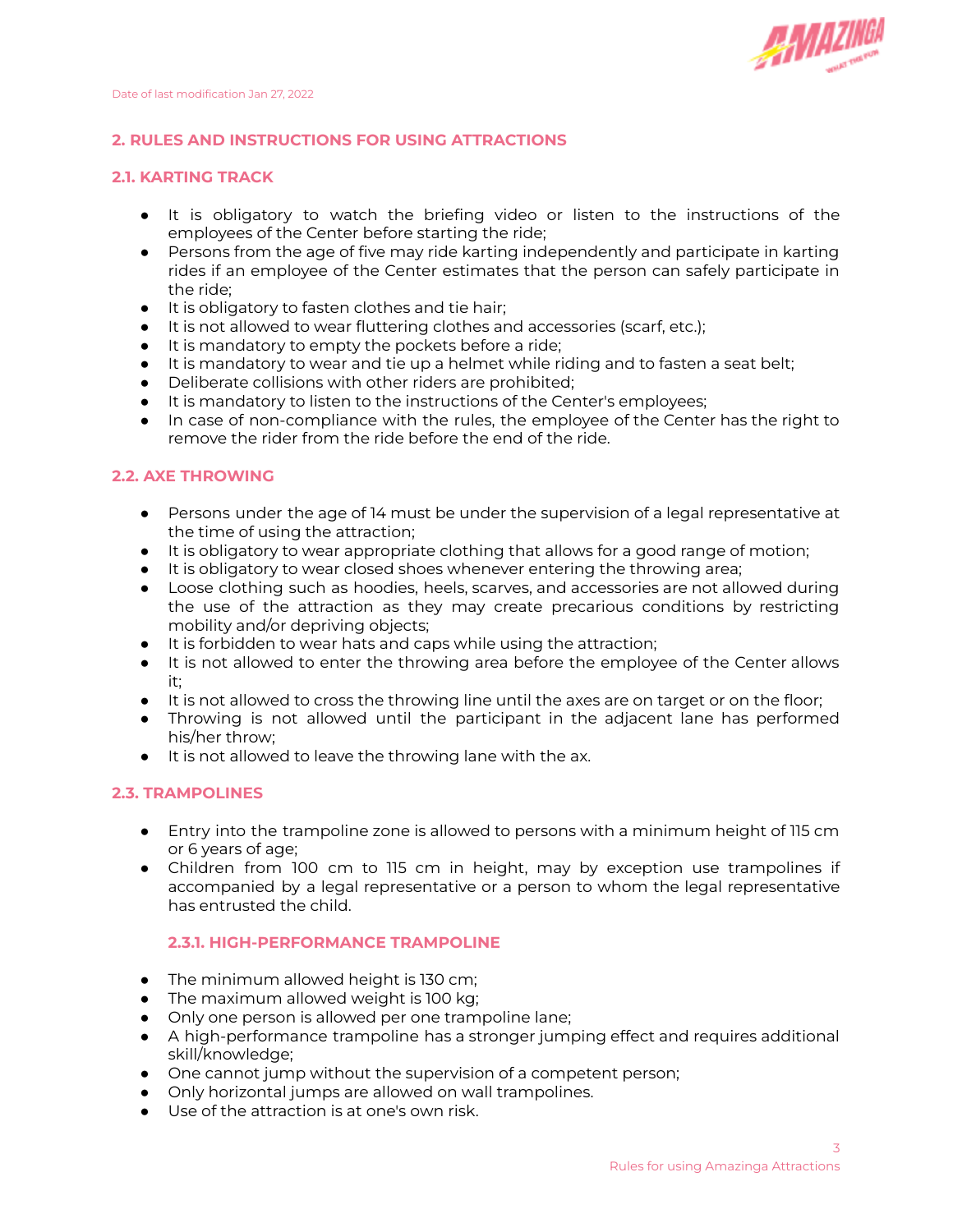

# **2.3.2. LANDING AREA (FOAM AREAS AND AIRBAG AREA)**

- The requirement for the use of the foam area is the height of 115 cm or more or the age of 6 or more;
- It is forbidden to hide or stay in the landing area;
- Users are obliged to leave the landing area immediately after landing and head towards the side path;
- Only one "jumper" can land on one landing area;
- It is forbidden to jump into the landing area if the landing is not from the trampoline;
- Users of high-performance trampolines MUST NOT use landing areas;
- In the landing area, somersaults and double somersaults are prohibited;
- When landing, only landings on the back or in a sitting position are allowed;
- It is forbidden to use the landing area if the airbag is deflated;
- Use of the attraction is at one's own risk.

#### **2.3.3. NINJA TRAIL**

- Only persons taller than 115 cm or older than 6 are allowed to use it;
- Entrance to the ninja trail is not allowed without the prior approval of the competent person;
- It is forbidden to climb on the ninja construction and hide or stay in the landing area or under the ninja trail;
- Upon completion, users are required to leave the area and head towards the side path;
- Only one user per one trail is permitted.
- Users use trails with varying degrees of difficulty according to their abilities;
- It is forbidden to jump into the landing area if the landing is not from the ninja trail;
- When landing, only landings on the back or in a sitting position are allowed;
- Use of the attraction is at one's own risk.

## **2.3.4. BATTLE BEAM**

- Only persons taller than 115 cm or older than 6 are allowed to use it;
- The use of the battle beam is not allowed without the supervision of a competent person;
- The battle beam game can be played by a maximum of 2 persons at a time;
- Hits to the head or neck are prohibited;
- The foam area is used exclusively for falls from the battle beam during the game while jumping into that area is prohibited;
- Use of the attraction is at one's own risk.

#### **2.3.5. CLIMBING WALL**

- Only persons taller than 115 cm or older than 6 are allowed to use it;
- The use of a climbing wall is not permitted without the supervision of a competent person;
- A maximum permitted number of persons on the area of 2 meters in width on the climbing wall is one;
- It is forbidden to climb 2 walls that are perpendicular to each other;
- It is forbidden to jump into the landing area if the landing is not from the climbing wall;
- When landing, only landings on the back or in a sitting position are allowed;
- Use of the attraction is at one's own risk.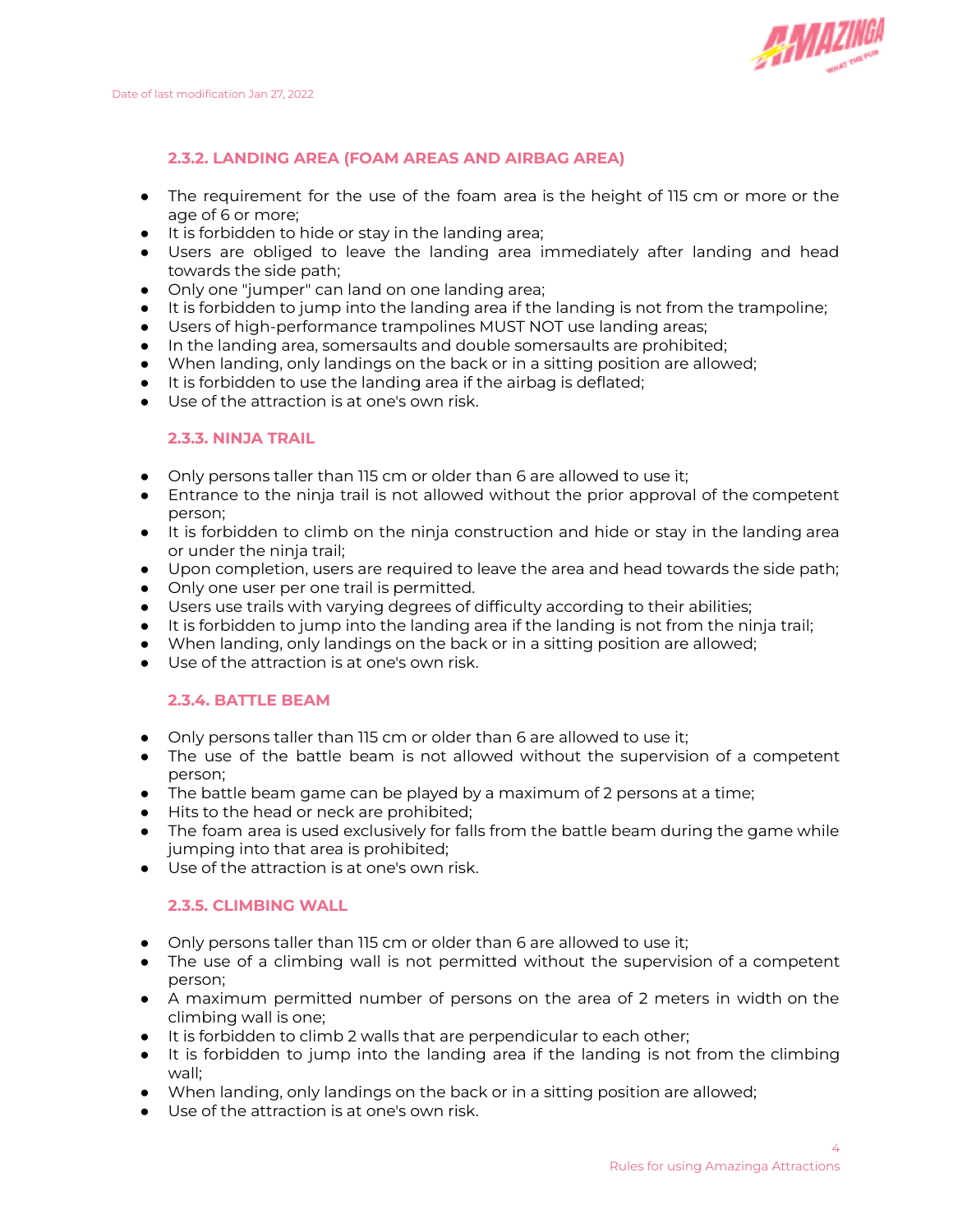

#### **2.3.6. BASKETBALL COURT**

- Only persons taller than 115 cm or older than 6 are allowed to use it;
- The use of the basketball court is not allowed without the supervision of a competent person;
- There can be a maximum of one 'jumper' on one trampoline field;
- Hanging on a basketball hoop is prohibited;
- Use of the attraction is at one's own risk.

#### **2.3.7. TRAPEZE JUMP**

- The minimum allowed height is 130 cm;
- The use of trapeze is not allowed without the prior instructions of the competent person;
- The user is obliged to stretch his/her arms and bend his/her legs before jumping;
- Pushing off the platform is prohibited;
- Use of the attraction is at one's own risk.

#### **2.3.8. DODGEBALL**

- Only persons taller than 115 cm or older than 6 are allowed to use it;
- The use of the basketball court is not allowed without the supervision of a competent person;
- There can be a maximum of one "jumper" on one trampoline field;
- Hits to the head or neck are prohibited;
- Use of the attraction is at one's own risk.

## **2.3.9. ANGLED TRAMPOLINE**

- Only persons taller than 115 cm or older than 6 are allowed to use it;
- The use of an angled trampoline is not allowed without the supervision of a competent person;
- When jumping on an angled trampoline the user must bounce with his/her back and land on both feet;
- It is forbidden to climb to the top of the angled trampoline;
- Use of the attraction is at one's own risk.

#### **2.3.10. ROTATING BEAM**

- The minimum allowed height is 130 cm;
- The use of the rotating beam area is not permitted without the supervision of a competent person;
- Only one person per trampoline field is allowed;
- The game can be used by a maximum of 8 persons at a time;
- It is forbidden to stand/sit in the indoor area;
- Climbing the rotating beam is prohibited;
- It is forbidden to jump on any adjacent trampoline in the area of the rotating beam;
- Use of the attraction is at one's own risk.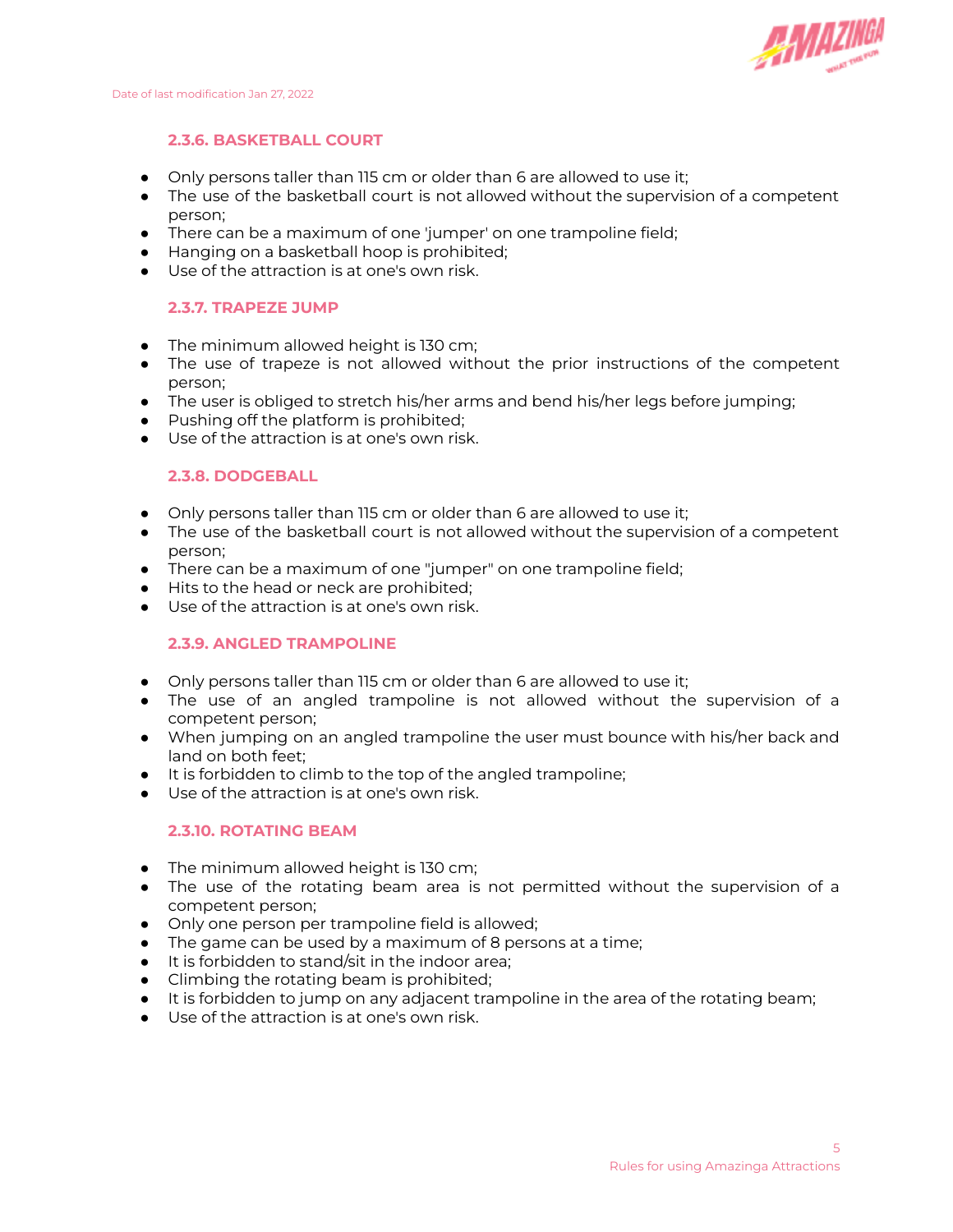

## **2.3.11. MINI FOOTBALL**

- Only persons taller than 115 cm or older than 6 are allowed to use it;
- The maximum number of players is 6;
- Pushing and hitting is prohibited;
- Only Amazinga balls are allowed;
- Use of the attraction is at one's own risk.

## **2.3.12. SLACKLINE**

- Only persons taller than 115 cm are allowed to use the attraction;
- One person is allowed per one attraction, the attraction is used only in one direction;
- In the event of a fall on the airbag, it airbag must be left in the nearest possible place, paying attention to the users of other attractions on the same airbag;
- It is allowed to jump on the airbag only on the back, it is forbidden to do somersaults, jump on the legs, head, and abdomen;
- Use of the attraction is at one's own risk.

## **2.3.13. WATERFALL**

- Only persons taller than 115 cm are allowed to use the attraction;
- One person per trampoline is allowed;
- It is only allowed to jump on the back;
- It is forbidden to do somersaults, jump on legs, head and abdomen;
- Use of the attraction is at one's own risk.

## **2.3.14. PARKOUR**

- The minimum allowed height is 130 cm;
- One person per trampoline is allowed;
- Users are required to use the attraction in accordance with their capabilities, obstacles more than 50cm require a higher level of skill
- It is forbidden to perform a head jump over obstacles
- In the case of multiple users on an attraction, shakti in the path of other users is prohibited
- Use of the attraction is at one's own risk.

## **2.3.15. LADDER**

- Only persons taller than 115 cm are allowed to use the attraction;
- One person per trampoline is allowed;
- It is only allowed to jump on the back;
- It is forbidden to do somersaults, jump on legs, head and abdomen;
- Use of the attraction is at one's own risk.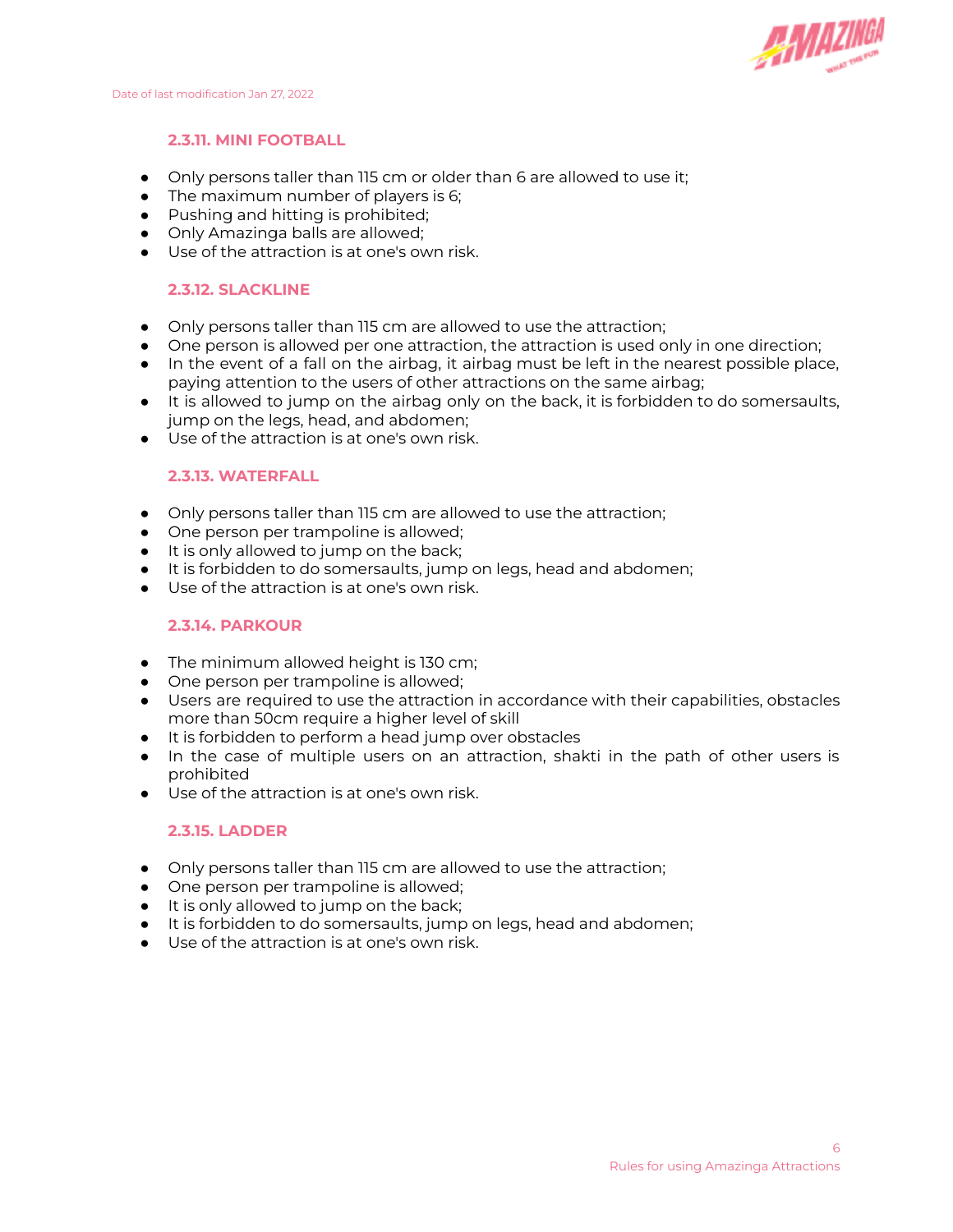

## **2.4. MINI NINJA**

- The maximum height is 115 cm or 6 years;
- Maximum weight of user: 50 kg
- The use of a children's ninja trail is not allowed without the supervision of a competent person;
- The trail contains 3 levels: ground floor, first and second level;
- Children aged 2-3 are only allowed to use the ground level of the children's ninja trail;
- Exiting the trail from the ground floor is performed by "creeping" under the game "Spider Tower" to the space with balls;
- Children aged 4-5 are allowed to use the first and second levels;
- Exiting the first and second levels is performed by going down/sliding on a spiral slide into the space with the balls;
- Entry to the track is not allowed until one of the levels is clean and approved by the competent person;
- The game "Spider Tower" is used only to ascend to the next level, (it is not allowed to use the game to descend);
- Only one child is allowed per Spider Tower game;
- Hanging, climbing and jumping on ninja construction and safety nets is prohibited;
- It is forbidden to jump on the horizontal mesh parts of the trail;
- In case of emergency/danger, only the competent person may enter the track;
- Use of the attraction is at one's own risk.

#### **2.5. ADRENALINE PARK**

- Only persons taller than 115 cm or older than 6 are allowed to use it;
- Maximum weight 110kg;
- Mandatory safety belt use;
- Maximum 6 users at a time;
- Prohibited pushing, hitting, running;
- Mandatory use of anti-slip socks;
- Use of the attraction is at one's own risk.
- The maximum number of users is 6 + operator;
- The use of the attraction is possible only in anti-slip socks;
- It is forbidden to push, hit, run on attractions;
- Mandatory safety belt use;
- Mandatory use of anti-slip socks;
- Use of the attraction is at one's own risk.

## **2.6. CLIMBING ZONE**

- The maximum capacity of the climbing zone is 7 persons (7 persons at a time in the climbing zone, 4 on the wall, 1 on the poles, 2 on the crane);
- Mandatory use of safety belts and auto-belay devices;
- Maximum weight 110kg;
- Minimum height 115cm or 6 years;
- Use of the attraction is at one's own risk.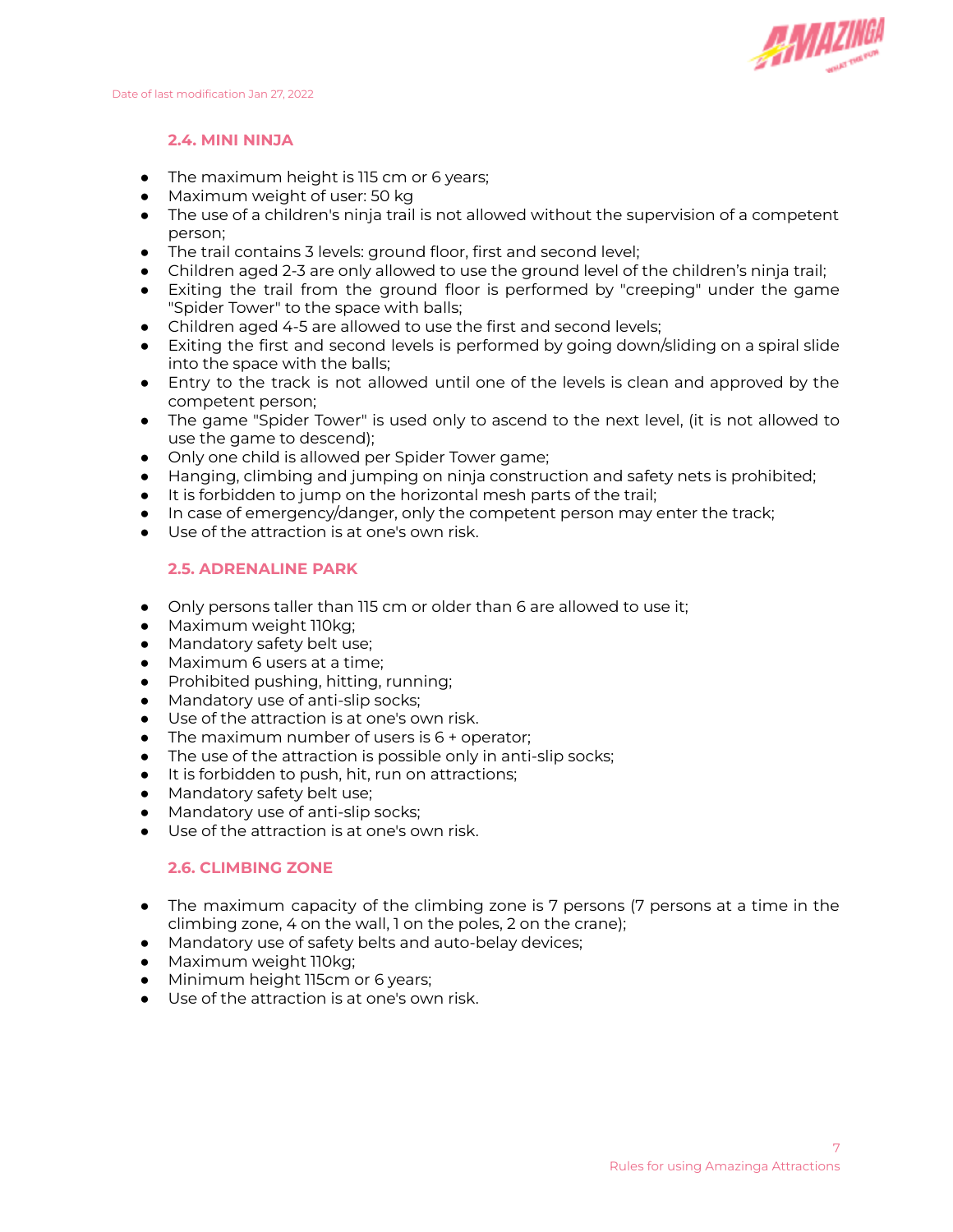

## **2.7 SOFT PLAY**

- The ground floor is intended for children 0-3 years;
- Other levels are for users older than 4 years and maximum weight is 90 kg;
- Mandatory use of anti-slip socks;
- Prohibited pushing, hitting, running;
- It is forbidden to enter the attraction with sharp objects, jewelry, mobile phones, etc.;
- Use of the attraction is at one's own risk.

#### **2.8. BUMPER CARS**

- Clients are prohibited from entering the track without an operator;
- Only persons taller than 115 cm or older than 6 are allowed to use it;
- Children younger than the prescribed age or minimum height can use the attraction together with the companion
- It is forbidden to get out of the car during the ride;
- Mandatory seat belt use;
- Use of the attraction is at one's own risk.

#### **2.9. VR**

- VR games can be used by children with a minimum height of 115 cm or 6 years;
- Every client must be familiar with the statement of disclaimer;
- Customers must always follow the operator's safety instructions and be strapped in on devices that have a belt;
- It is not recommended to use VR if you are tired, dizzy, weak, nauseous, sick, under the influence of alcohol or have a weakened sense of movement and balance;
- Stop using VR glasses immediately if you experience any of the following symptoms: dizziness, change in vision, eye or muscle twitching, loss of consciousness, disorientation, seizures, or any involuntary movement or cramping;
- Some clients may experience motion sickness, nausea, disorientation, blurred vision, or other ailments. In this case, it is not recommended to continue using VR. If the client has such a problem after using VR, they need to rest and not engage in any activities that require clear vision, balance or coordination until the symptoms have completely subsided;
- If the client uses VR more than once (plays more games), we recommend a break between games lasting 15 minutes.

#### **2.10. LASER TAG**

- Only persons taller than 115 cm or older than 6 are allowed to use it;
- Running is forbidden;
- No climbing on walls and obstacles;
- Physical contact prohibited;
- No lying or crawling on the floor;
- Swearing and insulting prohibited;
- Forbidden rough play and hitting with a rifle. If you break this rule you will be automatically excluded from the game.